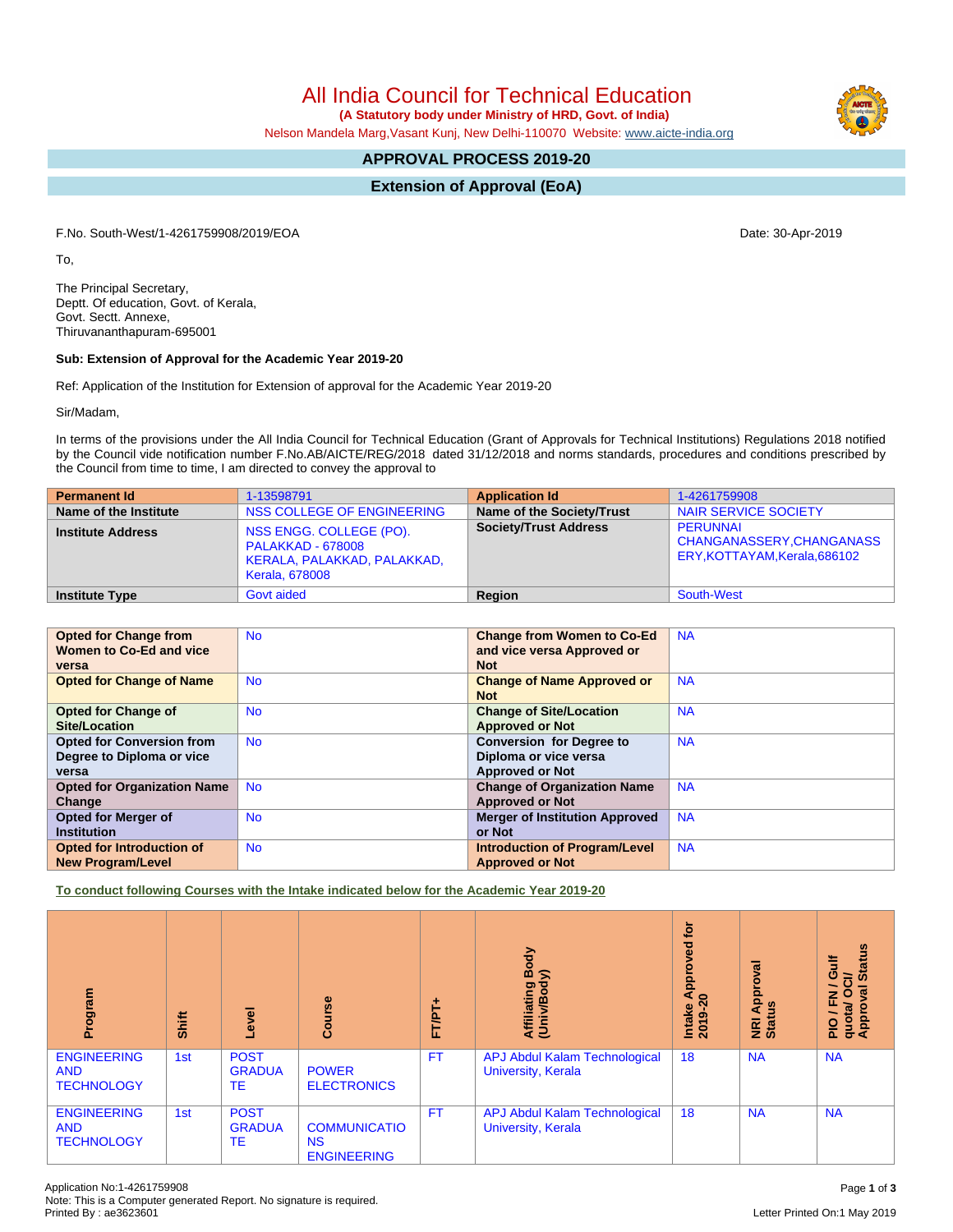| <b>ENGINEERING</b><br><b>AND</b><br><b>TECHNOLOGY</b> | 1st | <b>POST</b><br><b>GRADUA</b><br><b>TE</b>  | <b>COMPUTER</b><br><b>SCIENCE AND</b><br><b>ENGINEERING</b>                   | <b>FT</b> | <b>APJ Abdul Kalam Technological</b><br>University, Kerala        | 18  | <b>NA</b> | <b>NA</b> |
|-------------------------------------------------------|-----|--------------------------------------------|-------------------------------------------------------------------------------|-----------|-------------------------------------------------------------------|-----|-----------|-----------|
| <b>ENGINEERING</b><br><b>AND</b><br><b>TECHNOLOGY</b> | 1st | <b>UNDER</b><br><b>GRADUA</b><br><b>TE</b> | <b>CIVIL</b><br><b>ENGINEERING</b>                                            | <b>FT</b> | <b>APJ Abdul Kalam Technological</b><br><b>University, Kerala</b> | 120 | <b>NA</b> | <b>NA</b> |
| <b>ENGINEERING</b><br><b>AND</b><br><b>TECHNOLOGY</b> | 1st | <b>UNDER</b><br><b>GRADUA</b><br><b>TE</b> | <b>MECHANICAL</b><br><b>ENGINEERING</b>                                       | <b>FT</b> | <b>APJ Abdul Kalam Technological</b><br>University, Kerala        | 120 | <b>NA</b> | <b>NA</b> |
| <b>ENGINEERING</b><br><b>AND</b><br><b>TECHNOLOGY</b> | 1st | <b>UNDER</b><br><b>GRADUA</b><br><b>TE</b> | <b>ELECTRICAL</b><br><b>AND</b><br><b>ELECTRONICS</b><br><b>ENGINEERING</b>   | FT        | <b>APJ Abdul Kalam Technological</b><br><b>University, Kerala</b> | 120 | <b>NA</b> | NA        |
| <b>ENGINEERING</b><br><b>AND</b><br><b>TECHNOLOGY</b> | 1st | <b>UNDER</b><br><b>GRADUA</b><br><b>TE</b> | <b>ELECTRONICS &amp;</b><br><b>COMMUNICATIO</b><br><b>N ENGG</b>              | FT        | <b>APJ Abdul Kalam Technological</b><br><b>University, Kerala</b> | 90  | <b>NA</b> | NA        |
| <b>ENGINEERING</b><br><b>AND</b><br><b>TECHNOLOGY</b> | 1st | <b>UNDER</b><br><b>GRADUA</b><br><b>TE</b> | <b>INSTRUMENTATI</b><br><b>ON AND</b><br><b>CONTROL</b><br><b>ENGINEERING</b> | <b>FT</b> | <b>APJ Abdul Kalam Technological</b><br><b>University, Kerala</b> | 60  | <b>NA</b> | <b>NA</b> |
| <b>ENGINEERING</b><br><b>AND</b><br><b>TECHNOLOGY</b> | 1st | <b>UNDER</b><br><b>GRADUA</b><br><b>TE</b> | <b>COMPUTER</b><br><b>SCIENCE AND</b><br><b>ENGINEERING</b>                   | <b>FT</b> | <b>APJ Abdul Kalam Technological</b><br><b>University, Kerala</b> | 60  | <b>NA</b> | <b>NA</b> |
| <b>ENGINEERING</b><br><b>AND</b><br><b>TECHNOLOGY</b> | 1st | <b>POST</b><br><b>GRADUA</b><br>TЕ         | <b>COMPUTER</b><br><b>INTEGRATED</b><br><b>MANUFACTURIN</b><br>G              | <b>FT</b> | <b>APJ Abdul Kalam Technological</b><br>University, Kerala        | 18  | <b>NA</b> | <b>NA</b> |
| <b>ENGINEERING</b><br><b>AND</b><br><b>TECHNOLOGY</b> | 1st | <b>POST</b><br><b>GRADUA</b><br><b>TF</b>  | <b>STRUCTURAL</b><br><b>ENGINEERING</b>                                       | <b>FT</b> | <b>APJ Abdul Kalam Technological</b><br>University, Kerala        | 18  | <b>NA</b> | <b>NA</b> |

+FT –Full Time,PT-Part Time

# Punitive Action against the Institute

# **Course(s) Applied for Closure by the Institute for the Academic Year 2019-20**

| Program                                               | <b>Shift</b> | Level                          | <b>Course</b>                                                      | $FT/PT+$ | <b>Affiliating Body (Univ/Body)</b>                                  | <b>Course Closure</b><br><b>Status</b> |
|-------------------------------------------------------|--------------|--------------------------------|--------------------------------------------------------------------|----------|----------------------------------------------------------------------|----------------------------------------|
| <b>ENGINEERING</b><br><b>AND</b><br><b>TECHNOLOGY</b> | 1st          | <b>POST</b><br><b>GRADUATE</b> | <b>INSTRUMENTATION</b><br><b>AND CONTROL</b><br><b>ENGINEERING</b> | FT       | <b>APJ Abdul Kalam</b><br><b>Technological University,</b><br>Kerala | Pending <sup>\$</sup>                  |

+FT-Full Time,PT-Part Time

\$ Due to non-submission of NOC's from University / Board and / or State Government

In case of any differences in content in this Computer generated Extension of Approval Letter, the content/information as approved by the Executive Council / General Council as available on the record of AICTE shall be final and binding.

Strict compliance of Anti-Ragging Regulation: - Approval is subject to strict compliance of provisions made in AICTE Regulation notified vide F. No. 37- 3/Legal/AICTE/2009 dated July 1, 2009 for Prevention and Prohibition of Ragging in Technical Institutions. In case Institution fails to take adequate steps to Prevent Ragging or fails to act in accordance with AICTE Regulation or fails to punish perpetrators or incidents of Ragging, it will be liable to take any action as defined under clause 9(4) of the said Regulation.